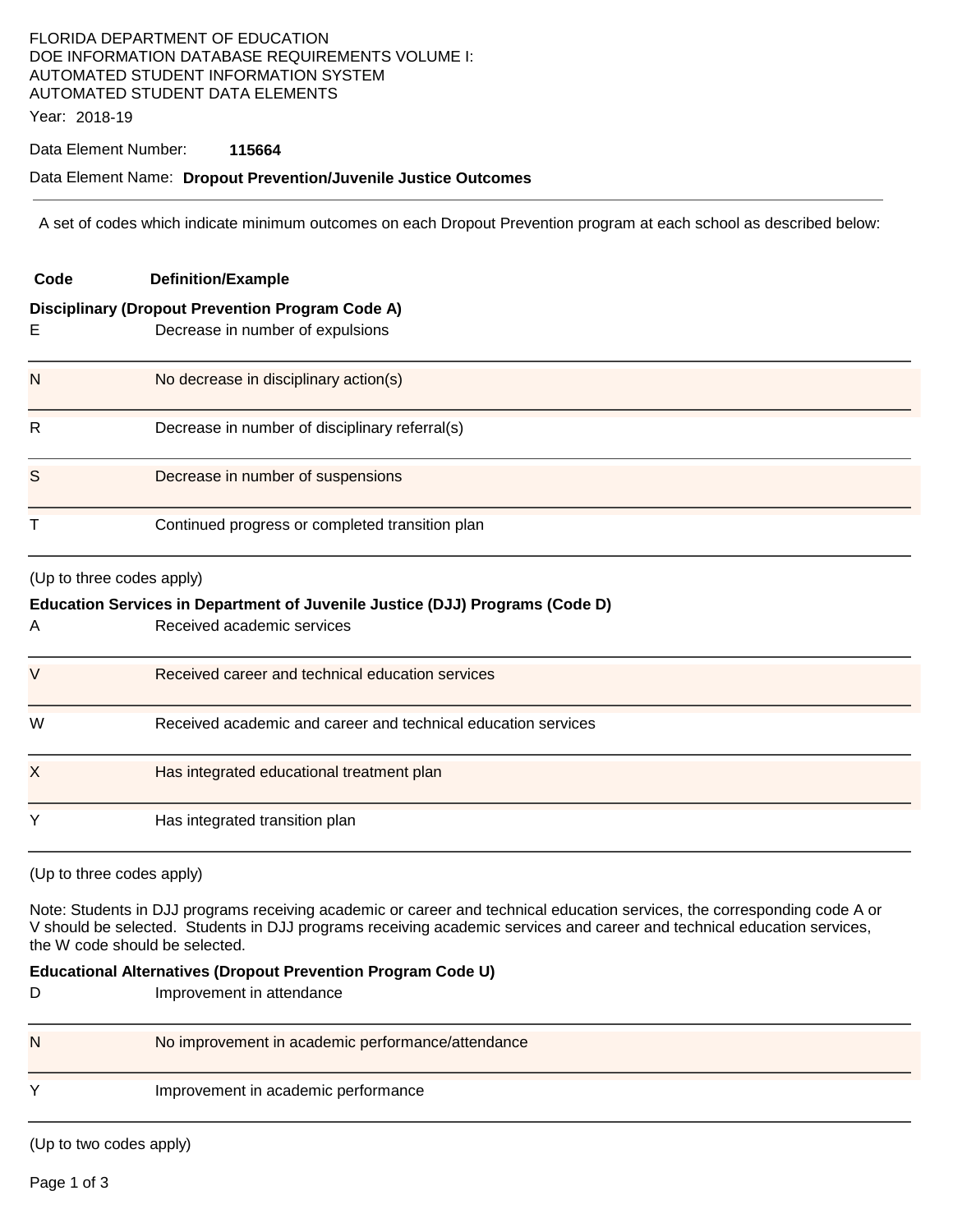#### Data Element Number: **115664**

## Data Element Name: **Dropout Prevention/Juvenile Justice Outcomes**

| Teenage Parent (Dropout Prevention Program Code P) |                                    |  |  |
|----------------------------------------------------|------------------------------------|--|--|
| N                                                  | No improvement in parenting skills |  |  |
| P                                                  | Previously assessed and reported   |  |  |
| Y                                                  | Improvement in parenting skills    |  |  |
| Ζ                                                  | Not assessed or not applicable     |  |  |

(Only one code applies)

| Length:                                                                            | 3            |
|------------------------------------------------------------------------------------|--------------|
| Data Type:                                                                         | Alphanumeric |
| Year Implemented:                                                                  | 9293         |
| <b>State Standard:</b>                                                             | Nο           |
| Use Types:                                                                         |              |
| State Reporting:                                                                   | N٥           |
| Local Accountability:                                                              | Yes          |
| FASTFR·                                                                            | N٥           |
| Migrant Tracking:                                                                  | N٥           |
| <b>Required Grades:</b>                                                            | $04-12$      |
| <b>Programs Required:</b><br><b>Dropout Prevention</b><br><b>Formats Required:</b> |              |
| None                                                                               |              |
| <b>Surveys Required:</b><br>None                                                   |              |
| <b>Appendixes:</b><br>None                                                         |              |
| <b>Description of Changes:</b>                                                     |              |

None